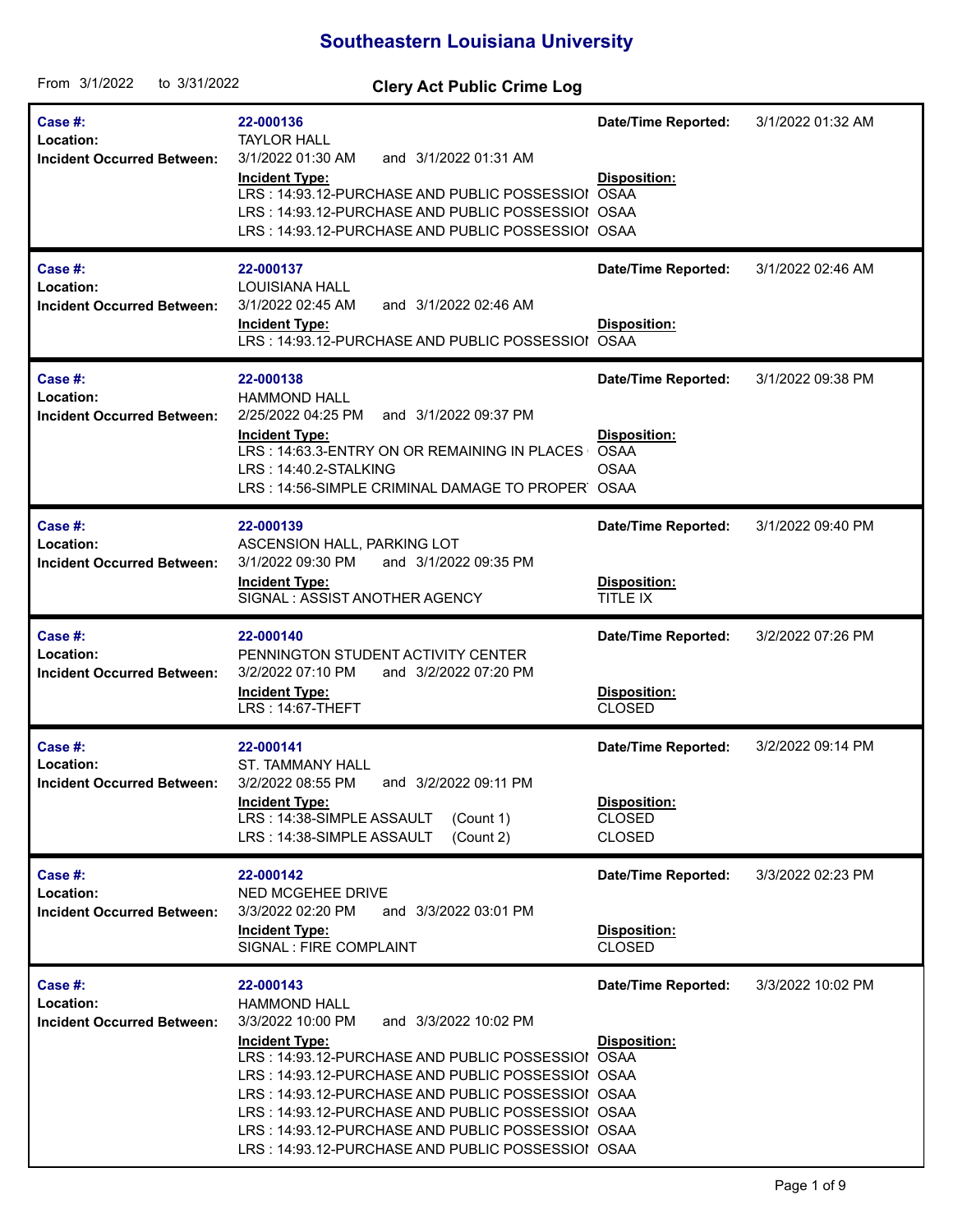| Case #:<br>Location:<br><b>Incident Occurred Between:</b> | 22-000144<br>OFF CAMPUS<br>3/4/2022 12:39 AM<br>and 3/4/2022 12:39 AM<br><b>Incident Type:</b><br>SIGNAL: ASSIST ANOTHER AGENCY                                                                                                    | <b>Date/Time Reported:</b><br>Disposition:<br><b>CLOSED</b>                                  | 3/4/2022 12:39 AM |
|-----------------------------------------------------------|------------------------------------------------------------------------------------------------------------------------------------------------------------------------------------------------------------------------------------|----------------------------------------------------------------------------------------------|-------------------|
| Case #:<br>Location:<br><b>Incident Occurred Between:</b> | 22-000145<br><b>CARDINAL NEWMAN HALL</b><br>3/4/2022 01:18 PM<br>and 3/4/2022 01:38 PM<br><b>Incident Type:</b><br>SIGNAL : MEDICAL                                                                                                | <b>Date/Time Reported:</b><br>Disposition:<br><b>CLOSED</b>                                  | 3/4/2022 01:18 PM |
| Case #:<br>Location:<br><b>Incident Occurred Between:</b> | 22-000146<br>NORTH CAMPUS, TEXTBOOK RENTAL PARKING LOT<br>3/4/2022 05:30 PM<br>and 3/4/2022 05:30 PM<br><b>Incident Type:</b><br>SIGNAL: AUTO CRASH - PRIVATE PROPERTY                                                             | <b>Date/Time Reported:</b><br>Disposition:<br>CLOSED                                         | 3/4/2022 05:30 PM |
| Case #:<br>Location:<br><b>Incident Occurred Between:</b> | 22-000147<br><b>ASCENSION HALL</b><br>3/4/2022 09:09 PM<br>and 3/4/2022 09:10 PM<br><b>Incident Type:</b><br>SIGNAL : MEDICAL                                                                                                      | <b>Date/Time Reported:</b><br>Disposition:<br><b>CLOSED</b>                                  | 3/4/2022 09:11 PM |
| Case #:<br>Location:<br><b>Incident Occurred Between:</b> | 22-000148<br>NORTH OAK STREET<br>3/5/2022 03:18 AM<br>and 3/5/2022 03:19 AM<br><b>Incident Type:</b><br>LRS: 47:508-EXPIRED LICENSE PLATE<br>SIGNAL: WARRANT - OTHER AGENCY<br>LRS: 32:53.E-EXPIRED MVI                            | <b>Date/Time Reported:</b><br>Disposition:<br><b>ARRESTED</b><br><b>ARRESTED</b><br>ARRESTED | 3/5/2022 03:20 AM |
| Case #:<br>Location:<br><b>Incident Occurred Between:</b> | 22-000149<br>CEFALU PARKING LOT<br>3/6/2022 11:58 PM<br>and 3/6/2022 11:59 PM<br><b>Incident Type:</b><br>LRS: 40:966-PENALTY FOR DISTRIBUTION OR POSS ARRESTED<br>SIGNAL: WARRANT - OTHER AGENCY                                  | <b>Date/Time Reported:</b><br><b>Disposition:</b><br>ARRESTED                                | 3/6/2022 12:01 AM |
| Case #:<br>Location:<br><b>Incident Occurred Between:</b> | 22-000150<br><b>SGA DRIVE</b><br>3/6/2022 01:09 AM<br>and 3/6/2022 01:10 AM<br><b>Incident Type:</b><br>LRS: CCRP 211.1-PERSONS WITH OUTSTANDING W. ARRESTED<br>LRS: 32:123-RAN STOP SIGN<br>LRS: 32:301-FAILURE TO TURN ON LIGHTS | <b>Date/Time Reported:</b><br><b>Disposition:</b><br><b>ARRESTED</b><br>ARRESTED             | 3/6/2022 01:11 AM |
| Case #:<br>Location:<br><b>Incident Occurred Between:</b> | 22-000151<br>NORTH OAK PARK, PARKING LOT<br>3/6/2022 06:57 PM<br>and 3/6/2022 06:58 PM<br><b>Incident Type:</b><br>SIGNAL : WELFARE CONCERN                                                                                        | <b>Date/Time Reported:</b><br>Disposition:<br><b>CLOSED</b>                                  | 3/6/2022 06:59 PM |
| Case #:<br>Location:<br><b>Incident Occurred Between:</b> | 22-000152<br><b>MEADE HALL</b><br>3/7/2022 09:30 AM<br>and 3/7/2022 10:44 AM<br><b>Incident Type:</b><br>SIGNAL : LOST OR STOLEN                                                                                                   | <b>Date/Time Reported:</b><br>Disposition:<br><b>CLOSED</b>                                  | 3/7/2022 01:18 PM |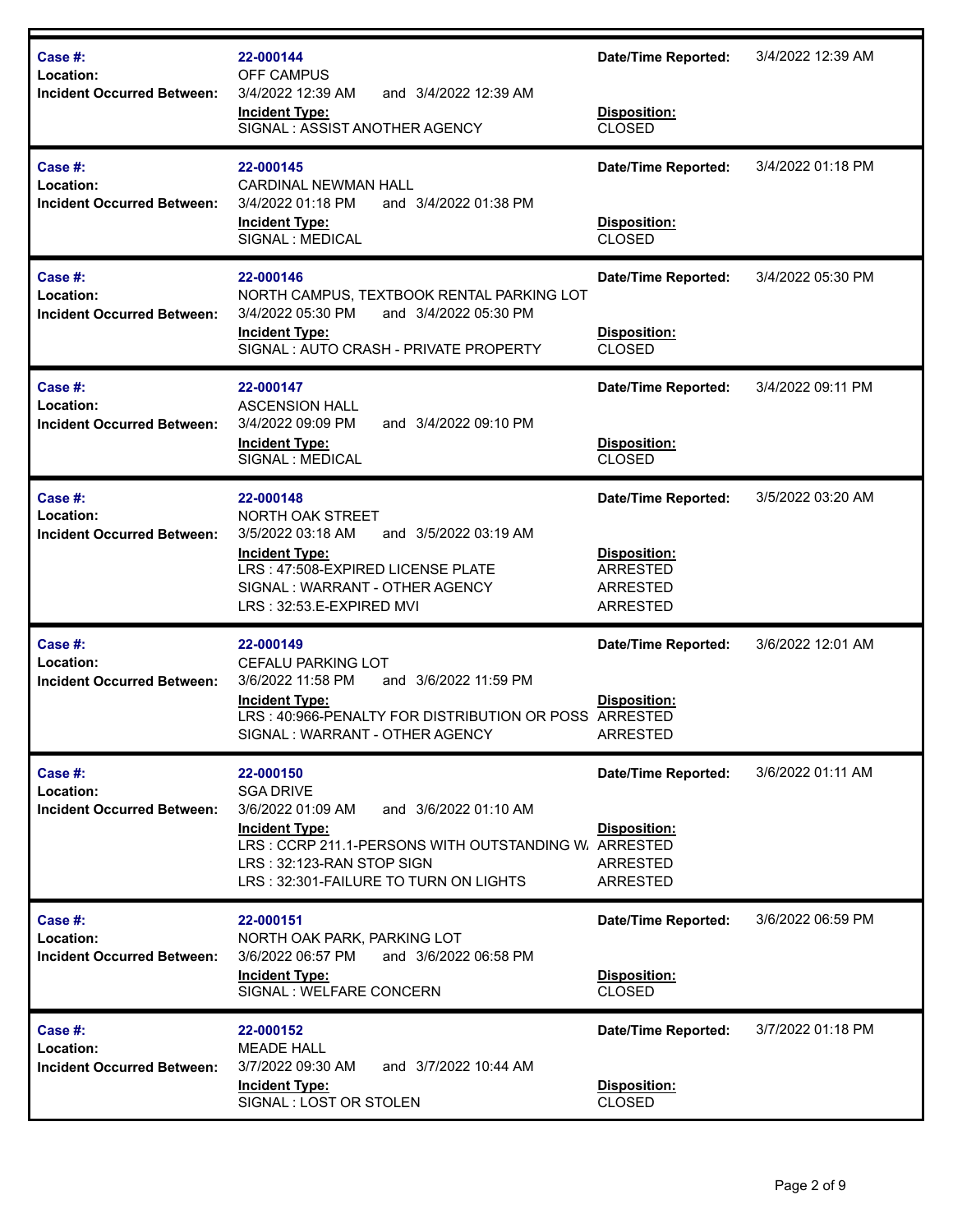| Case #:<br>Location:<br><b>Incident Occurred Between:</b>    | 22-000153<br><b>ST. TAMMANY HALL</b><br>3/7/2022 03:15 PM<br>and 3/7/2022 03:45 PM<br><b>Incident Type:</b><br>SIGNAL : GENERATED IN ERROR                                                                                                                                   | <b>Date/Time Reported:</b><br>Disposition:<br><b>CLOSED</b>          | 3/7/2022 03:21 PM  |
|--------------------------------------------------------------|------------------------------------------------------------------------------------------------------------------------------------------------------------------------------------------------------------------------------------------------------------------------------|----------------------------------------------------------------------|--------------------|
| Case #:<br>Location:<br><b>Incident Occurred Between:</b>    | 22-000154<br><b>WASHINGTON HALL</b><br>3/7/2022 04:44 PM<br>and 3/7/2022 05:44 PM<br><b>Incident Type:</b><br>LRS: 40:966-PENALTY FOR DISTRIBUTION OR POSS<br>LRS: 40:966-PENALTY FOR DISTRIBUTION OR POSS OSAA                                                              | <b>Date/Time Reported:</b><br>Disposition:<br><b>OSAA</b>            | 3/7/2022 04:47 PM  |
| Case #:<br>Location:<br><b>Incident Occurred Between:</b>    | 22-000155<br>PRIDE HALL, PARKING LOT<br>2/9/2022 06:49 PM<br>and 3/7/2022 05:28 PM<br><b>Incident Type:</b><br>LRS: 14:56-SIMPLE CRIMINAL DAMAGE TO PROPER CLOSED                                                                                                            | <b>Date/Time Reported:</b><br>Disposition:                           | 3/7/2022 06:16 PM  |
| Case #:<br>Location:<br><b>Incident Occurred Between:</b>    | 22-000156<br><b>TWELVE OAKS HALL</b><br>3/7/2022 07:50 PM<br>and 3/7/2022 07:50 PM<br><b>Incident Type:</b><br>SIGNAL : WELFARE CONCERN                                                                                                                                      | <b>Date/Time Reported:</b><br><b>Disposition:</b><br><b>CLOSED</b>   | 3/7/2022 07:50 PM  |
| Case $#$ :<br>Location:<br><b>Incident Occurred Between:</b> | 22-000157<br>LA HIGHWAY 3234/UNIVERSITY AVENUE<br>and 3/9/2022 02:58 PM<br>3/9/2022 02:57 PM<br><b>Incident Type:</b><br>LRS: CCRP 211.1-PERSONS WITH OUTSTANDING W. ARRESTED<br>LRS: 32:52 DRIVER MUST BE LICENSED<br>LRS: 32:295.1-DRIVER AND PASSENGER SHALL WE/ ARRESTED | <b>Date/Time Reported:</b><br><b>Disposition:</b><br><b>ARRESTED</b> | 3/9/2022 02:59 PM  |
| Case #:<br>Location:<br><b>Incident Occurred Between:</b>    | 22-000158<br>NORTH GENERAL PERSHING STREET<br>Unknown<br>and Unknown<br><b>Incident Type:</b><br>SIGNAL : GENERATED IN ERROR                                                                                                                                                 | <b>Date/Time Reported:</b><br><b>Disposition:</b><br><b>CLOSED</b>   | 3/9/2022 03:30 PM  |
| Case #:<br>Location:<br><b>Incident Occurred Between:</b>    | 22-000159<br><b>ASCENSION HALL</b><br>3/9/2022 10:29 PM<br>and 3/9/2022 10:29 PM<br><b>Incident Type:</b><br>SIGNAL : WELFARE CONCERN                                                                                                                                        | <b>Date/Time Reported:</b><br>Disposition:<br><b>CLOSED</b>          | 3/9/2022 10:29 PM  |
| Case #:<br>Location:<br><b>Incident Occurred Between:</b>    | 22-000160<br>PRIDE HALL, PARKING LOT<br>3/9/2022 05:30 PM<br>and 3/10/2022 12:26 PM<br><b>Incident Type:</b><br>LRS: 14:67-THEFT                                                                                                                                             | <b>Date/Time Reported:</b><br>Disposition:<br>PENDING INVESTIGATION  | 3/10/2022 12:35 PM |
| Case #:<br>Location:<br><b>Incident Occurred Between:</b>    | 22-000161<br>PRIDE HALL, PARKING LOT<br>3/9/2022 08:00 PM<br>and 3/10/2022 11:30 AM<br><b>Incident Type:</b><br>LRS: 14:67-THEFT                                                                                                                                             | <b>Date/Time Reported:</b><br>Disposition:<br>PENDING INVESTIGATION  | 3/10/2022 01:07 PM |
| Case #:<br>Location:<br><b>Incident Occurred Between:</b>    | 22-000162<br>HAMMOND/TANGIPAHOA HALL, PARKING LOT<br>3/7/2022 01:00 PM<br>and 3/9/2022 09:00 PM<br><b>Incident Type:</b>                                                                                                                                                     | <b>Date/Time Reported:</b><br>Disposition:                           | 3/10/2022 04:41 PM |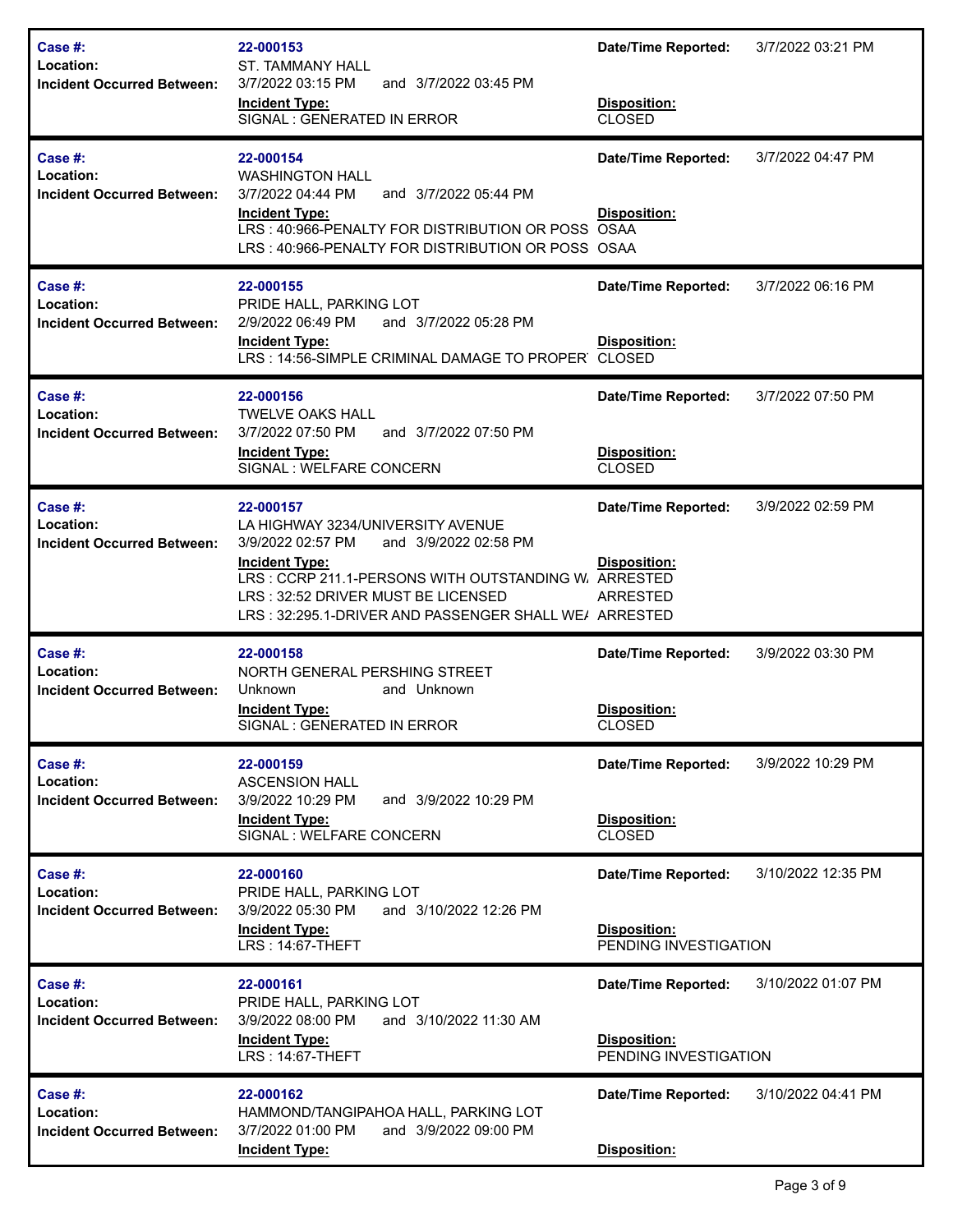|                                                                         | LRS: 14:67-THEFT                                                                                                                                                                                                             | PENDING INVESTIGATION                                               |                    |
|-------------------------------------------------------------------------|------------------------------------------------------------------------------------------------------------------------------------------------------------------------------------------------------------------------------|---------------------------------------------------------------------|--------------------|
| Case #:<br><b>Location:</b><br><b>Incident Occurred Between:</b>        | 22-000163<br>NORTH OAK PARK, PARKING LOT<br>3/10/2022 10:30 PM<br>and 3/10/2022 10:50 PM<br><b>Incident Type:</b><br>SIGNAL: ASSIST ANOTHER AGENCY                                                                           | <b>Date/Time Reported:</b><br>Disposition:<br><b>CLOSED</b>         | 3/10/2022 11:00 PM |
| Case $#$ :<br>Location:<br><b>Incident Occurred Between:</b>            | 22-000164<br>LA HIGHWAY 3234/UNIVERSITY AVENUE<br>3/11/2022 02:15 AM<br>and 3/11/2022 02:16 AM                                                                                                                               | <b>Date/Time Reported:</b>                                          | 3/11/2022 02:17 AM |
|                                                                         | <b>Incident Type:</b><br>LRS : HCC 32-17 - USE OF PUBLIC SEWERS REQUIR ARRESTED<br>LRS: 14:98-OPERATING A VEHICLE WHILE INTOXICA ARRESTED<br>LRS: 32:79-IMPROPER DRIVING WITHIN LANE<br>LRS: 14:108.1-FLIGHT FROM AN OFFICER | Disposition:<br><b>ARRESTED</b><br><b>ARRESTED</b>                  |                    |
| Case #:<br>Location:<br><b>Incident Occurred Between:</b>               | 22-000165<br>ST. TAMMANY HALL, PARKING LOT<br>3/10/2022 08:30 PM<br>and 3/11/2022 11:30 AM<br><b>Incident Type:</b><br><b>LRS: 14:67-THEFT</b>                                                                               | <b>Date/Time Reported:</b><br>Disposition:<br>PENDING INVESTIGATION | 3/11/2022 11:59 AM |
| Case $#$ :<br>Location:                                                 | 22-000166<br>SOUTHEASTERN OAKS, BUILDING 1                                                                                                                                                                                   | <b>Date/Time Reported:</b>                                          | 3/11/2022 03:30 PM |
| <b>Incident Occurred Between:</b>                                       | <b>Unknown</b><br>and Unknown<br>Incident Type:<br>SIGNAL : GENERATED IN ERROR                                                                                                                                               | Disposition:<br><b>CLOSED</b>                                       |                    |
| <b>Case #:</b><br>Location:                                             | 22-000167<br>THE VILLAGE K                                                                                                                                                                                                   | <b>Date/Time Reported:</b>                                          | 3/12/2022 12:46 AM |
| <b>Incident Occurred Between:</b>                                       | and 3/12/2022 01:00 AM<br>3/12/2022 12:46 AM<br><b>Incident Type:</b><br>SIGNAL: ASSIST ANOTHER AGENCY                                                                                                                       | Disposition:<br>TITLE IX                                            |                    |
| <b>Case #:</b><br><b>Location:</b><br><b>Incident Occurred Between:</b> | 22-000168<br><b>LOUISIANA HALL</b><br>3/12/2022 12:46 PM<br>and 3/12/2022 01:10 PM                                                                                                                                           | <b>Date/Time Reported:</b>                                          | 3/12/2022 01:18 PM |
|                                                                         | <b>Incident Type:</b><br>LRS: 14:67-THEFT                                                                                                                                                                                    | Disposition:<br><b>OSAA</b>                                         |                    |
| Case #:<br>Location:                                                    | 22-000169<br><b>LOUISIANA HALL</b>                                                                                                                                                                                           | <b>Date/Time Reported:</b>                                          | 3/13/2022 01:23 AM |
| <b>Incident Occurred Between:</b>                                       | 3/13/2022 01:23 AM<br>and 3/13/2022 03:00 AM<br><b>Incident Type:</b><br>SIGNAL : MEDICAL                                                                                                                                    | Disposition:<br><b>CLOSED</b>                                       |                    |
| Case $#$ :<br>Location:                                                 | 22-000170<br>NORTH GENERAL PERSHING STREET                                                                                                                                                                                   | <b>Date/Time Reported:</b>                                          | 3/14/2022 11:30 AM |
| <b>Incident Occurred Between:</b>                                       | 3/14/2022 11:30 AM<br>and 3/14/2022 12:20 PM<br><b>Incident Type:</b><br>SIGNAL: AUTO CRASH                                                                                                                                  | Disposition:<br><b>CLOSED</b>                                       |                    |
| Case $#$ :<br>Location:                                                 | 22-000171<br><b>TAYLOR HALL</b>                                                                                                                                                                                              | <b>Date/Time Reported:</b>                                          | 3/14/2022 02:43 PM |
| <b>Incident Occurred Between:</b>                                       | 3/11/2022 08:00 PM<br>and 3/12/2022 09:00 AM<br><b>Incident Type:</b><br>SIGNAL: LOST OR STOLEN                                                                                                                              | Disposition:<br><b>CLOSED</b>                                       |                    |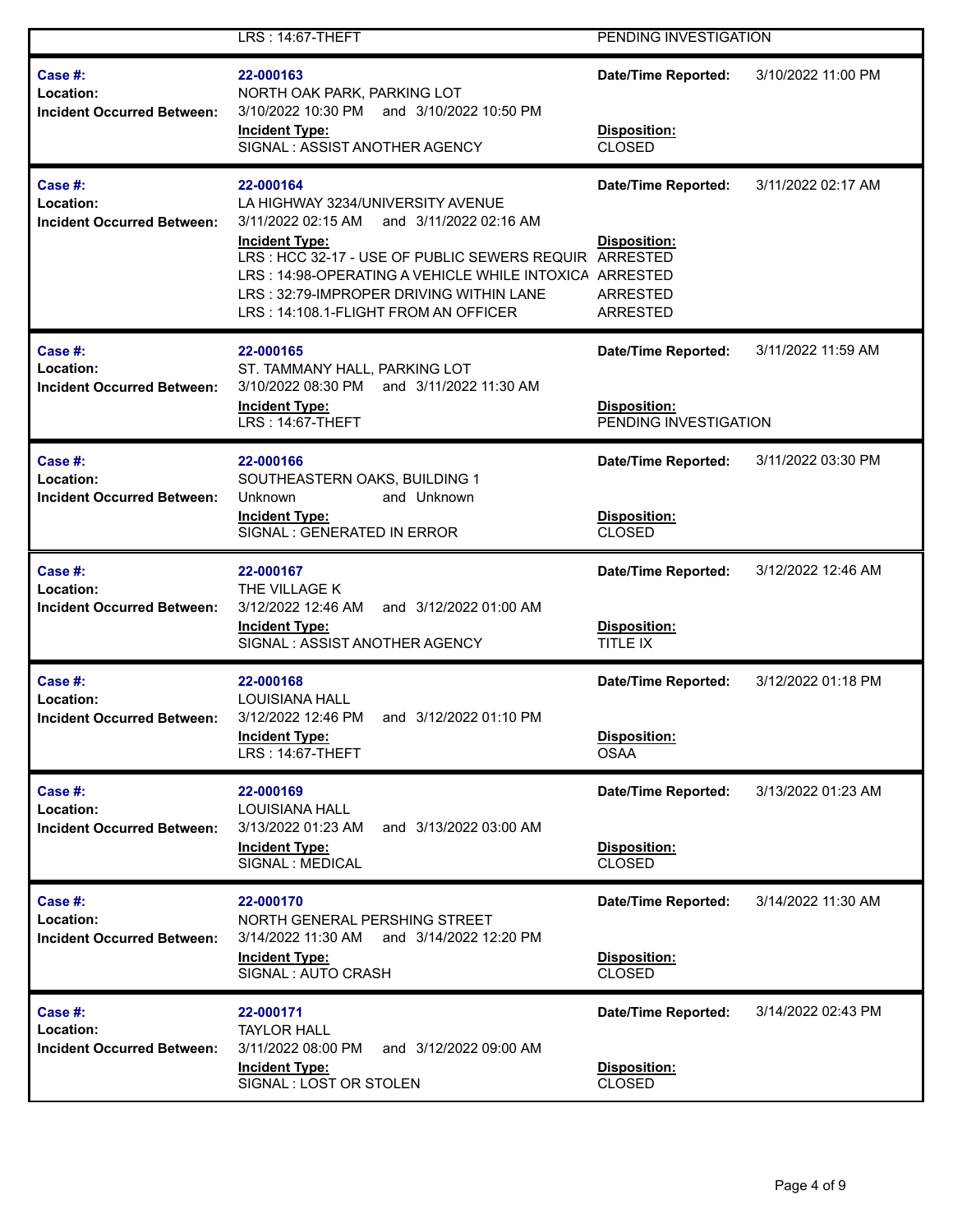| Case #:<br>Location:<br><b>Incident Occurred Between:</b>    | 22-000172<br><b>TAYLOR HALL</b><br>3/14/2022 10:50 PM<br>and 3/14/2022 10:50 PM<br><b>Incident Type:</b><br>SIGNAL : MEDICAL                                                                                                                                                                        | <b>Date/Time Reported:</b><br>Disposition:<br><b>CLOSED</b>                      | 3/14/2022 10:50 PM |
|--------------------------------------------------------------|-----------------------------------------------------------------------------------------------------------------------------------------------------------------------------------------------------------------------------------------------------------------------------------------------------|----------------------------------------------------------------------------------|--------------------|
| Case #:<br>Location:<br>Incident Occurred Between:           | 22-000173<br><b>ST. TAMMANY HALL</b><br>3/10/2022 08:07 PM<br>and 3/14/2022 11:00 PM<br><b>Incident Type:</b><br>LRS: 14:95-ILLEGAL CARRYING OF WEAPON<br>LRS: 14:285-TELEPHONE COMMUNICATIONS; IMPR( ARRESTED<br>LRS: 14:40.1-TERRORIZING<br>LRS: 14:95.2-CARRYING A FIREARM ON SCHOOL PR ARRESTED | <b>Date/Time Reported:</b><br>Disposition:<br><b>ARRESTED</b><br><b>ARRESTED</b> | 3/14/2022 11:00 PM |
| Case $#$ :<br>Location:<br><b>Incident Occurred Between:</b> | 22-000174<br><b>LOUISIANA HALL</b><br>3/15/2022 03:00 PM<br>and 3/15/2022 03:39 PM<br><b>Incident Type:</b><br>LRS: 14:68.4-UNAUTHORIZED USE OF A MOTOR VEH                                                                                                                                         | <b>Date/Time Reported:</b><br>Disposition:<br><b>OSAA</b>                        | 3/15/2022 03:04 PM |
| Case #:<br>Location:<br><b>Incident Occurred Between:</b>    | 22-000175<br>SOUTHEASTERN OAKS, BUILDING 4<br>3/15/2022 08:13 PM and 3/15/2022 08:15 PM<br><b>Incident Type:</b><br>LRS: 40:1023C-DRUG PARAPHENALIA<br>LRS: 40:966-PENALTY FOR DISTRIBUTION OR POSS OSAA                                                                                            | <b>Date/Time Reported:</b><br>Disposition:<br><b>OSAA</b>                        | 3/15/2022 08:16 PM |
| Case #:<br>Location:<br><b>Incident Occurred Between:</b>    | 22-000176<br>BASEBALL PARKING LOT EXTENSION<br>3/15/2022 08:50 PM<br>and 3/15/2022 08:57 PM<br><b>Incident Type:</b><br>LRS: 14:103/A2-DISTURBING THE PEACE / LANGUAC ARRESTED<br>LRS: 14:103/A3-DISTURBING THE PEACE / DRUNKEI ARRESTED<br>LRS: 14:100-HIT AND RUN                                 | <b>Date/Time Reported:</b><br><b>Disposition:</b><br><b>ARRESTED</b>             | 3/15/2022 08:58 PM |
| Case #:<br>Location:<br><b>Incident Occurred Between:</b>    | 22-000177<br><b>CARTER LANE</b><br>3/16/2022 01:49 AM<br>and 3/16/2022 01:50 AM<br><b>Incident Type:</b><br>LRS: 32:78-IMPROPER DRIVING ON ONE-WAY ROAD ARRESTED<br>LRS: 14:98-OPERATING A VEHICLE WHILE INTOXICA ARRESTED                                                                          | <b>Date/Time Reported:</b><br>Disposition:                                       | 3/16/2022 01:51 AM |
| Case #:<br>Location:<br><b>Incident Occurred Between:</b>    | 22-000178<br>STUDENT UNION<br>3/16/2022 11:05 AM<br>and 3/16/2022 11:37 AM<br><b>Incident Type:</b><br>SIGNAL : MEDICAL                                                                                                                                                                             | <b>Date/Time Reported:</b><br>Disposition:<br><b>CLOSED</b>                      | 3/16/2022 11:07 AM |
| Case #:<br>Location:<br><b>Incident Occurred Between:</b>    | 22-000179<br><b>ASCENSION HALL</b><br>3/15/2022 09:00 AM<br>and 3/17/2022 01:00 PM<br><b>Incident Type:</b><br>LRS: 14:67-THEFT                                                                                                                                                                     | <b>Date/Time Reported:</b><br>Disposition:<br><b>CLOSED</b>                      | 3/17/2022 01:08 PM |
| Case #:<br>Location:<br><b>Incident Occurred Between:</b>    | 22-000180<br>PRIDE HALL<br>3/17/2022 08:04 PM<br>and 3/17/2022 08:04 PM<br><b>Incident Type:</b><br>SIGNAL : MEDICAL                                                                                                                                                                                | <b>Date/Time Reported:</b><br>Disposition:<br><b>CLOSED</b>                      | 3/17/2022 08:04 PM |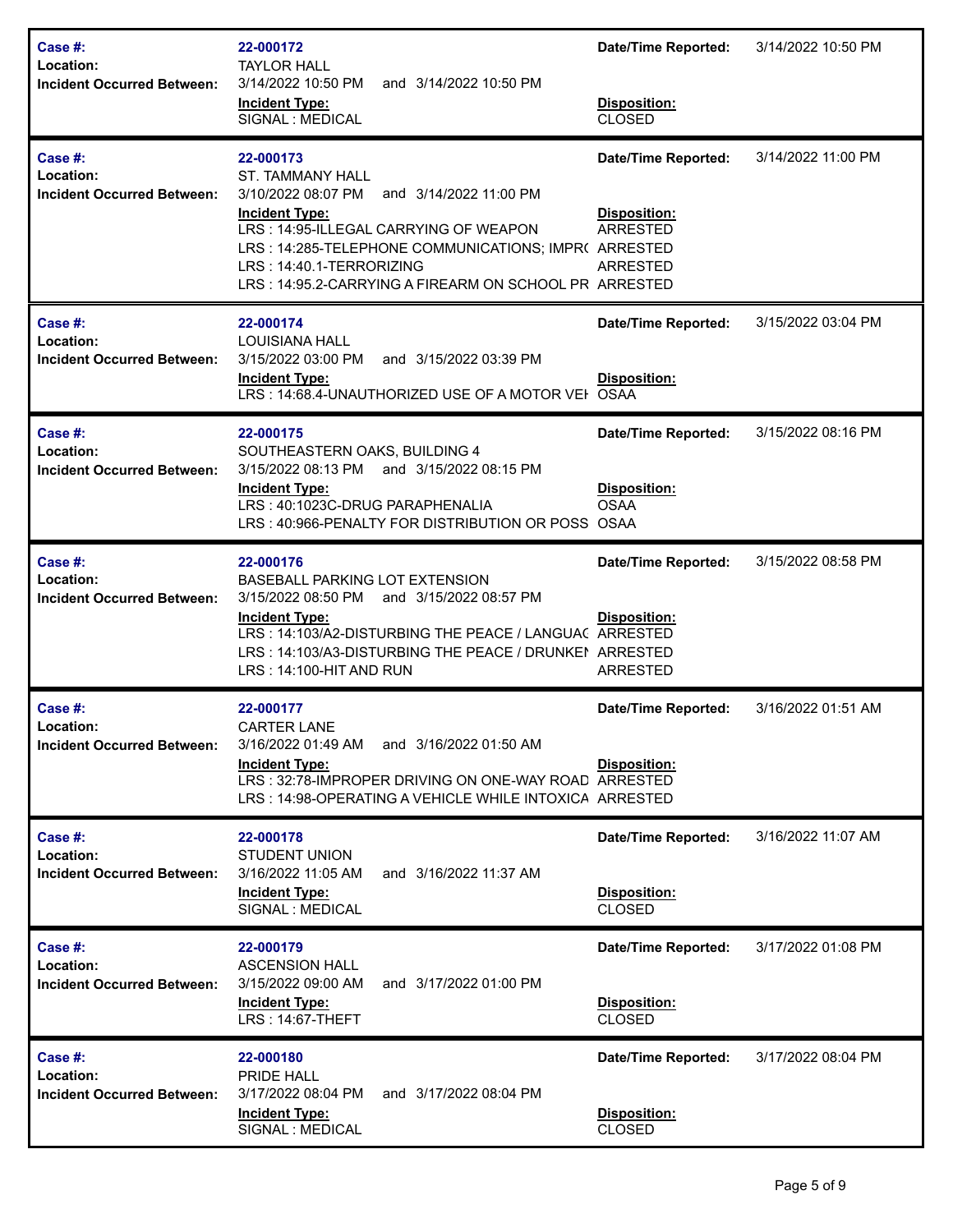| Case #:<br>Location:<br><b>Incident Occurred Between:</b>    | 22-000181<br><b>SGA DRIVE</b><br>3/17/2022 05:20 PM<br>and 3/17/2022 05:25 PM<br><b>Incident Type:</b><br>SIGNAL : ACCIDENTAL DAMAGE                                                                                                                                                                                                   | <b>Date/Time Reported:</b><br>Disposition:<br><b>CLOSED</b>                                                              | 3/17/2022 09:09 PM |
|--------------------------------------------------------------|----------------------------------------------------------------------------------------------------------------------------------------------------------------------------------------------------------------------------------------------------------------------------------------------------------------------------------------|--------------------------------------------------------------------------------------------------------------------------|--------------------|
| Case $#$ :<br>Location:<br><b>Incident Occurred Between:</b> | 22-000182<br><b>SIMS MEMORIAL LIBRARY</b><br>3/15/2022 02:00 PM<br>and 3/15/2022 02:05 PM<br><b>Incident Type:</b><br>SIGNAL: LOST OR STOLEN                                                                                                                                                                                           | <b>Date/Time Reported:</b><br>Disposition:<br><b>CLOSED</b>                                                              | 3/18/2022 10:11 AM |
| Case #:<br>Location:<br><b>Incident Occurred Between:</b>    | 22-000183<br>NORTH GENERAL PERSHING STREET EXTENSION<br>3/19/2022 02:27 AM<br>and 3/19/2022 02:28 AM<br><b>Incident Type:</b><br>LRS: 32:300-UNLAWFUL TO HAVE ALCOHOLIC BEVE ARRESTED<br>LRS: 32:71-DRIVING LEFT OF CENTER<br>LRS: 40:1023C-DRUG PARAPHENALIA                                                                          | <b>Date/Time Reported:</b><br>Disposition:<br><b>ARRESTED</b><br><b>ARRESTED</b>                                         | 3/19/2022 02:29 AM |
| Case #:<br>Location:<br><b>Incident Occurred Between:</b>    | 22-000184<br><b>TRACK AND FIELD COMPLEX</b><br>and Unknown<br>Unknown<br><b>Incident Type:</b><br>LRS: 14:108-RESISTING AN OFFICER<br>LRS: 14:63.3-ENTRY ON OR REMAINING IN PLACES<br>LRS: 14:34.2-BATTERY OF A POLICE OFFICER                                                                                                         | <b>Date/Time Reported:</b><br>Disposition:<br><b>CLOSED - ARREST</b><br><b>CLOSED - ARREST</b><br><b>CLOSED - ARREST</b> | 3/19/2022 02:01 PM |
| Case #:<br>Location:<br><b>Incident Occurred Between:</b>    | 22-000185<br>NORTH OAK STREET<br>3/20/2022 12:44 AM<br>and 3/20/2022 12:45 AM<br><b>Incident Type:</b><br>LRS: 32:301-FAILURE TO TURN ON LIGHTS<br>LRS: 14:98-OPERATING A VEHICLE WHILE INTOXICA CLOSED - ARREST                                                                                                                       | <b>Date/Time Reported:</b><br>Disposition:<br><b>CLOSED - ARREST</b>                                                     | 3/20/2022 12:45 AM |
| Case #:<br>Location:<br><b>Incident Occurred Between:</b>    | 22-000186<br>NORTHWEST RAILROAD AVENUE<br>3/20/2022 02:24 AM and 3/20/2022 02:25 AM<br><b>Incident Type:</b><br>LRS: 14:98.2-OPERATING WHILE INTOXICATED; SEC ARRESTED<br>LRS: 32:300-UNLAWFUL TO HAVE ALCOHOLIC BEVE ARRESTED<br>LRS: 32:52 DRIVER MUST BE LICENSED<br>LRS: 32:79-IMPROPER DRIVING WITHIN LANE<br>LRS: 32:64-SPEEDING | <b>Date/Time Reported:</b><br><b>Disposition:</b><br><b>ARRESTED</b><br><b>ARRESTED</b><br><b>ARRESTED</b>               | 3/20/2022 02:06 AM |
| Case #:<br>Location:<br><b>Incident Occurred Between:</b>    | 22-000187<br><b>HAMMOND HALL</b><br>3/20/2022 02:30 PM<br>and 3/20/2022 03:20 PM<br><b>Incident Type:</b><br><b>LRS: 14:67-THEFT</b>                                                                                                                                                                                                   | <b>Date/Time Reported:</b><br><b>Disposition:</b><br><b>CLOSED</b>                                                       | 3/20/2022 03:12 PM |
| Case #:<br>Location:<br><b>Incident Occurred Between:</b>    | 22-000188<br>SOUTHEASTERN OAKS, BUILDING 1<br>3/13/2022 03:00 PM<br>and 3/20/2022 04:30 PM<br><b>Incident Type:</b><br><b>LRS: 14:67-THEFT</b>                                                                                                                                                                                         | <b>Date/Time Reported:</b><br>Disposition:<br>PENDING INVESTIGATION                                                      | 3/20/2022 04:33 PM |
| Case #:<br>Location:<br><b>Incident Occurred Between:</b>    | 22-000189<br>LA HIGHWAY 3234/UNIVERSITY AVENUE<br>3/20/2022 10:08 PM<br>and 3/20/2022 10:09 PM<br><b>Incident Type:</b>                                                                                                                                                                                                                | <b>Date/Time Reported:</b><br>Disposition:                                                                               | 3/20/2022 10:10 PM |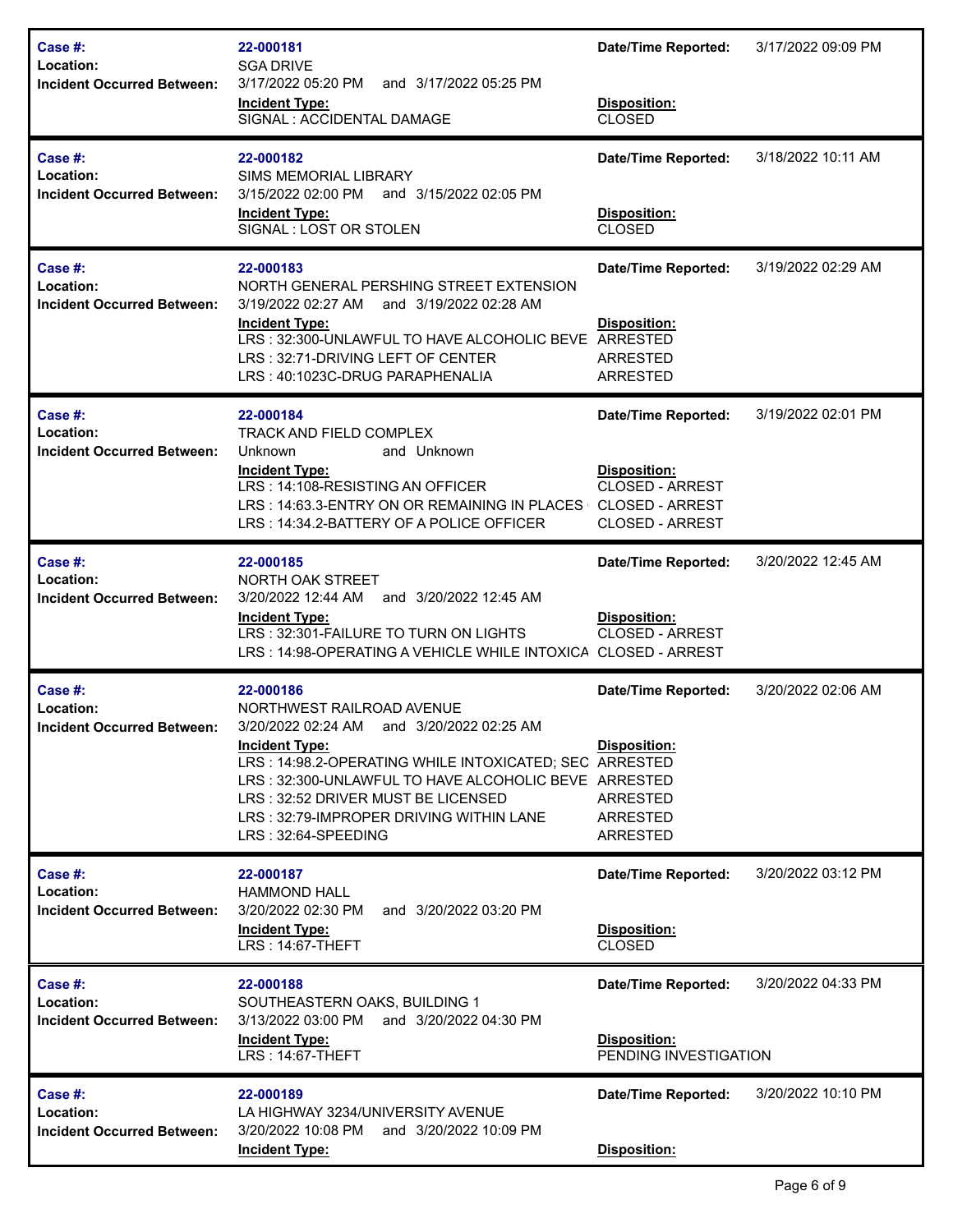|                                                           | LRS: 32:415-SUSPENDED/REVOKED THIS STATE AN CLOSED<br>LRS: 47:521 DISPLAY OF TEMPORARY REGISTRATI( CLOSED<br>LRS: CCRP 211.1-PERSONS WITH OUTSTANDING W. ARRESTED                                                                                                                                                                                                                                                                                                                                                                                                                                                                                                                                                                                                                                                                   |                                                                                                                   |                    |
|-----------------------------------------------------------|-------------------------------------------------------------------------------------------------------------------------------------------------------------------------------------------------------------------------------------------------------------------------------------------------------------------------------------------------------------------------------------------------------------------------------------------------------------------------------------------------------------------------------------------------------------------------------------------------------------------------------------------------------------------------------------------------------------------------------------------------------------------------------------------------------------------------------------|-------------------------------------------------------------------------------------------------------------------|--------------------|
| Case #:<br>Location:<br><b>Incident Occurred Between:</b> | 22-000190<br>PRIDE HALL<br>3/20/2022 07:00 AM<br>and 3/20/2022 11:49 PM<br><b>Incident Type:</b><br>LRS: 14:285-TELEPHONE COMMUNICATIONS; IMPR( OSAA                                                                                                                                                                                                                                                                                                                                                                                                                                                                                                                                                                                                                                                                                | <b>Date/Time Reported:</b><br><b>Disposition:</b>                                                                 | 3/20/2022 11:50 PM |
| Case #:<br>Location:<br><b>Incident Occurred Between:</b> | 22-000191<br><b>PRIDE HALL</b><br>12/4/2021 11:00 PM<br>and 12/5/2021 06:00 AM<br><b>Incident Type:</b><br>LRS: 14:43/V-THIRD DEGREE RAPE/VAGINAL                                                                                                                                                                                                                                                                                                                                                                                                                                                                                                                                                                                                                                                                                   | <b>Date/Time Reported:</b><br>Disposition:<br>TITLE IX                                                            | 3/21/2022 12:49 AM |
| Case #:<br>Location:<br><b>Incident Occurred Between:</b> | 22-000192<br>LA HIGHWAY 3234/UNIVERSITY AVENUE<br>Unknown<br>and Unknown<br><b>Incident Type:</b><br>LRS: 14:95-ILLEGAL CARRYING OF WEAPON<br>LRS: 14:95.1-POSSESSION OF FIREARM OR CARRYI CLOSED - ARREST<br>LRS: 32:415-SUSPENDED/REVOKED THIS STATE AN CLOSED - ARREST<br>LRS: 32:301-FAILURE TO TURN ON LIGHTS<br>LRS: 14:98-OPERATING A VEHICLE WHILE INTOXICA CLOSED - ARREST<br>LRS: 40:966-PENALTY FOR DISTRIBUTION OR POSS CLOSED - ARREST<br>LRS: 40:967-PROHIBITED ACTS--SCHEDULE II, PENA CLOSED - ARREST<br>LRS: 40:967-PROHIBITED ACTS -- SCHEDULE II, PENA CLOSED - ARREST<br>LRS: 40:967-PROHIBITED ACTS--SCHEDULE II, PENA CLOSED - ARREST<br>LRS: 40:969-PROHIBITED ACTS -- SCHEDULE IV, PEN CLOSED - ARREST<br>LRS: 40:969-PROHIBITED ACTS -- SCHEDULE IV, PEN CLOSED - ARREST<br>SIGNAL: WARRANT - OTHER AGENCY | <b>Date/Time Reported:</b><br>Disposition:<br>CLOSED - ARREST<br><b>CLOSED - ARREST</b><br><b>CLOSED - ARREST</b> | 3/21/2022 02:13 AM |
| Case #:<br>Location:<br><b>Incident Occurred Between:</b> | 22-000193<br>SOUTHEASTERN OAKS, PARKING AREA<br>3/21/2022 07:30 AM<br>and 3/21/2022 08:09 AM<br><b>Incident Type:</b><br>SIGNAL : MEDICAL                                                                                                                                                                                                                                                                                                                                                                                                                                                                                                                                                                                                                                                                                           | <b>Date/Time Reported:</b><br>Disposition:<br><b>CLOSED</b>                                                       | 3/21/2022 07:58 AM |
| Case #:<br>Location:<br><b>Incident Occurred Between:</b> | 22-000194<br>OFF CAMPUS<br>3/21/2022 03:48 PM<br>and 3/21/2022 04:28 PM<br><b>Incident Type:</b><br>SIGNAL : WELFARE CONCERN                                                                                                                                                                                                                                                                                                                                                                                                                                                                                                                                                                                                                                                                                                        | Date/Time Reported:<br>Disposition:<br><b>CLOSED</b>                                                              | 3/21/2022 03:58 PM |
| Case #:<br>Location:<br><b>Incident Occurred Between:</b> | 22-000195<br>PRIDE HALL<br>and 3/16/2022 02:30 PM<br>3/16/2022 02:00 PM<br><b>Incident Type:</b><br>SIGNAL : HARASSMENT - NON CRIMINAL                                                                                                                                                                                                                                                                                                                                                                                                                                                                                                                                                                                                                                                                                              | <b>Date/Time Reported:</b><br>Disposition:<br><b>CLOSED</b>                                                       | 3/21/2022 06:27 PM |
| Case #:<br>Location:<br><b>Incident Occurred Between:</b> | 22-000196<br>PENNINGTON STUDENT ACTIVITY CENTER<br>3/21/2022 08:13 PM and 3/21/2022 08:17 PM<br><b>Incident Type:</b><br>SIGNAL : MEDICAL                                                                                                                                                                                                                                                                                                                                                                                                                                                                                                                                                                                                                                                                                           | <b>Date/Time Reported:</b><br>Disposition:<br><b>CLOSED</b>                                                       | 3/21/2022 08:17 PM |
| Case #:<br>Location:<br><b>Incident Occurred Between:</b> | 22-000197<br>SOUTHEASTERN OAKS, PARKING AREA<br>3/18/2022 01:00 PM and 3/21/2022 04:15 PM<br><b>Incident Type:</b><br>LRS: 14:100-HIT AND RUN                                                                                                                                                                                                                                                                                                                                                                                                                                                                                                                                                                                                                                                                                       | <b>Date/Time Reported:</b><br>Disposition:<br><b>CLOSED</b>                                                       | 3/23/2022 11:49 AM |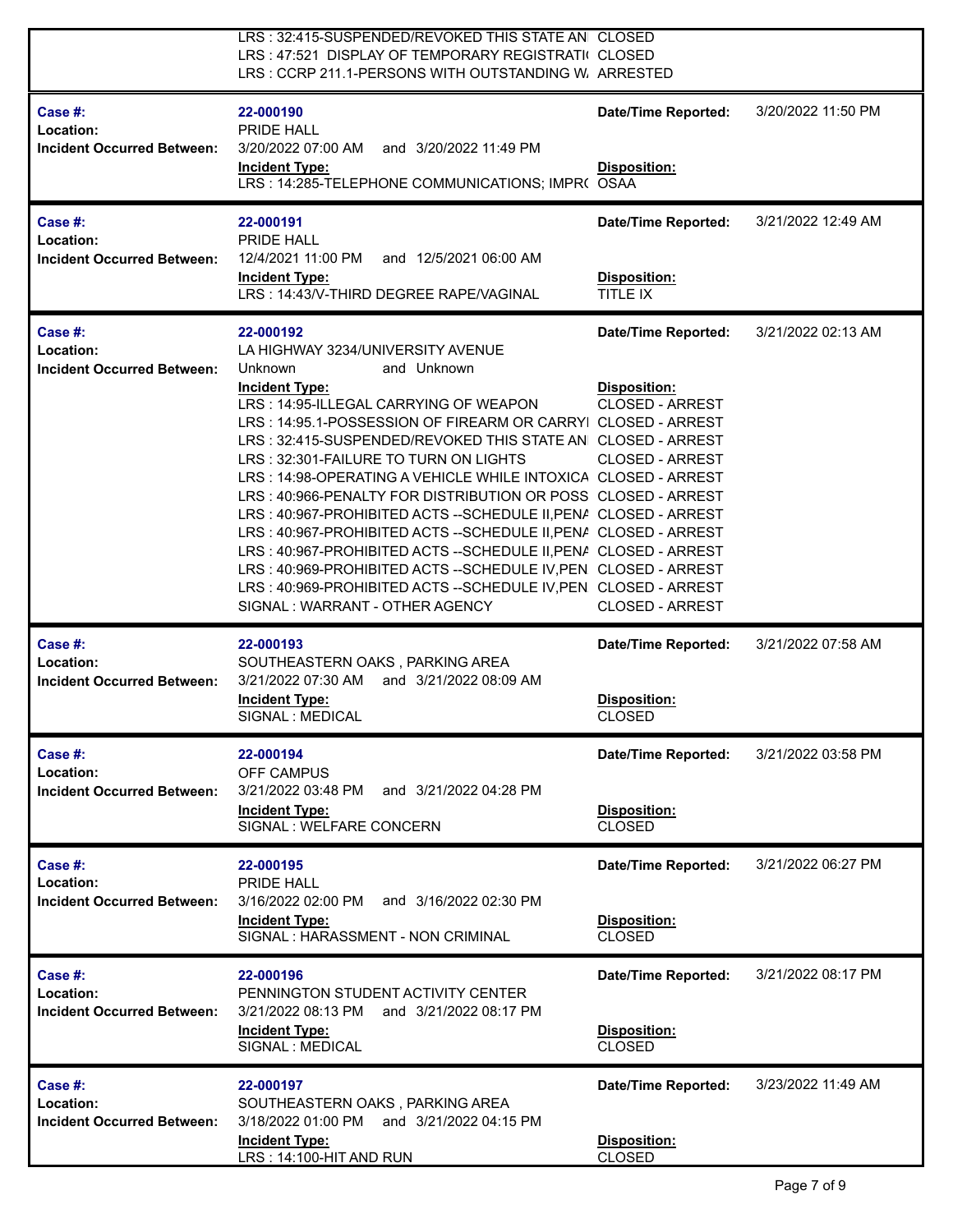| Case #:<br>Location:              | 22-000198<br><b>ASCENSION HALL</b>                                                                                        | <b>Date/Time Reported:</b>            | 3/24/2022 04:07 PM |
|-----------------------------------|---------------------------------------------------------------------------------------------------------------------------|---------------------------------------|--------------------|
| <b>Incident Occurred Between:</b> | 1/19/2022 12:00 PM<br>and 3/17/2022 12:00 PM<br><b>Incident Type:</b><br>LRS: 14:40.2-STALKING                            | Disposition:<br><b>OSAA</b>           |                    |
| Case #:<br>Location:              | 22-000199<br><b>ALL CAMPUS</b>                                                                                            | Date/Time Reported:                   | 3/25/2022 12:14 AM |
| <b>Incident Occurred Between:</b> | 3/24/2022 07:30 PM<br>and 3/24/2022 11:00 PM<br><b>Incident Type:</b><br>SIGNAL : INFORMATIONAL: COMPLAINT                | Disposition:<br><b>CLOSED</b>         |                    |
| Case #:<br>Location:              | 22-000200<br>UNIVERSITY POLICE DEPT                                                                                       | <b>Date/Time Reported:</b>            | 3/25/2022 07:41 PM |
| <b>Incident Occurred Between:</b> | 3/25/2022 07:41 PM and 3/25/2022 07:41 PM<br><b>Incident Type:</b><br>SIGNAL : WELFARE CONCERN                            | Disposition:<br><b>CLOSED</b>         |                    |
| Case #:<br>Location:              | 22-000201<br><b>STUDENT UNION</b>                                                                                         | <b>Date/Time Reported:</b>            | 3/27/2022 03:10 PM |
| <b>Incident Occurred Between:</b> | 3/27/2022 03:10 PM<br>and 3/27/2022 03:38 PM<br><b>Incident Type:</b><br>SIGNAL : MEDICAL                                 | Disposition:<br><b>CLOSED</b>         |                    |
| Case #:<br>Location:              | 22-000202<br><b>LOUISIANA HALL</b>                                                                                        | <b>Date/Time Reported:</b>            | 3/27/2022 05:51 PM |
| <b>Incident Occurred Between:</b> | 3/24/2022 09:00 PM<br>and 3/24/2022 09:00 PM<br><b>Incident Type:</b><br>LRS: 14:56-SIMPLE CRIMINAL DAMAGE TO PROPER OSAA | Disposition:                          |                    |
| Case #:<br>Location:              | 22-000203<br>NORTH UNIVERSITY CENTER, PARKING LOT                                                                         | <b>Date/Time Reported:</b>            | 3/28/2022 12:30 PM |
| <b>Incident Occurred Between:</b> | 3/28/2022 12:30 PM<br>and 3/28/2022 01:50 PM<br><b>Incident Type:</b><br>SIGNAL: AUTO CRASH - PRIVATE PROPERTY            | Disposition:<br><b>CLOSED</b>         |                    |
| <b>Case #:</b><br>Location:       | 22-000204<br><b>ASCENSION HALL</b>                                                                                        | <b>Date/Time Reported:</b>            | 3/29/2022 01:00 PM |
| <b>Incident Occurred Between:</b> | 3/28/2022 09:00 PM<br>and 3/29/2022 09:30 AM<br><b>Incident Type:</b><br>SIGNAL : INFORMATIONAL: COMPLAINT                | Disposition:<br><b>CLOSED</b>         |                    |
| Case #:<br>Location:              | 22-000205<br>PRIDE HALL                                                                                                   | <b>Date/Time Reported:</b>            | 3/29/2022 01:43 PM |
| <b>Incident Occurred Between:</b> | 3/16/2022 09:33 AM<br>and 3/16/2022 09:33 AM<br><b>Incident Type:</b><br>LRS: 14:40.2-STALKING                            | Disposition:<br>PENDING INVESTIGATION |                    |
| Case #:<br>Location:              | 22-000206<br><b>SCIENCE BUILDING ANNEX</b>                                                                                | <b>Date/Time Reported:</b>            | 3/29/2022 04:55 PM |
| <b>Incident Occurred Between:</b> | 3/29/2022 10:00 AM and 3/29/2022 10:05 AM<br><b>Incident Type:</b><br>SIGNAL: LOST OR STOLEN                              | Disposition:<br><b>CLOSED</b>         |                    |
| Case #:<br>Location:              | 22-000207<br><b>TWELVE OAKS HALL</b>                                                                                      | <b>Date/Time Reported:</b>            | 3/29/2022 05:54 PM |
| <b>Incident Occurred Between:</b> | 3/29/2022 05:52 PM<br>and 3/29/2022 05:53 PM<br><b>Incident Type:</b><br>SIGNAL : ACCIDENTAL DAMAGE                       | Disposition:<br><b>CLOSED</b>         |                    |